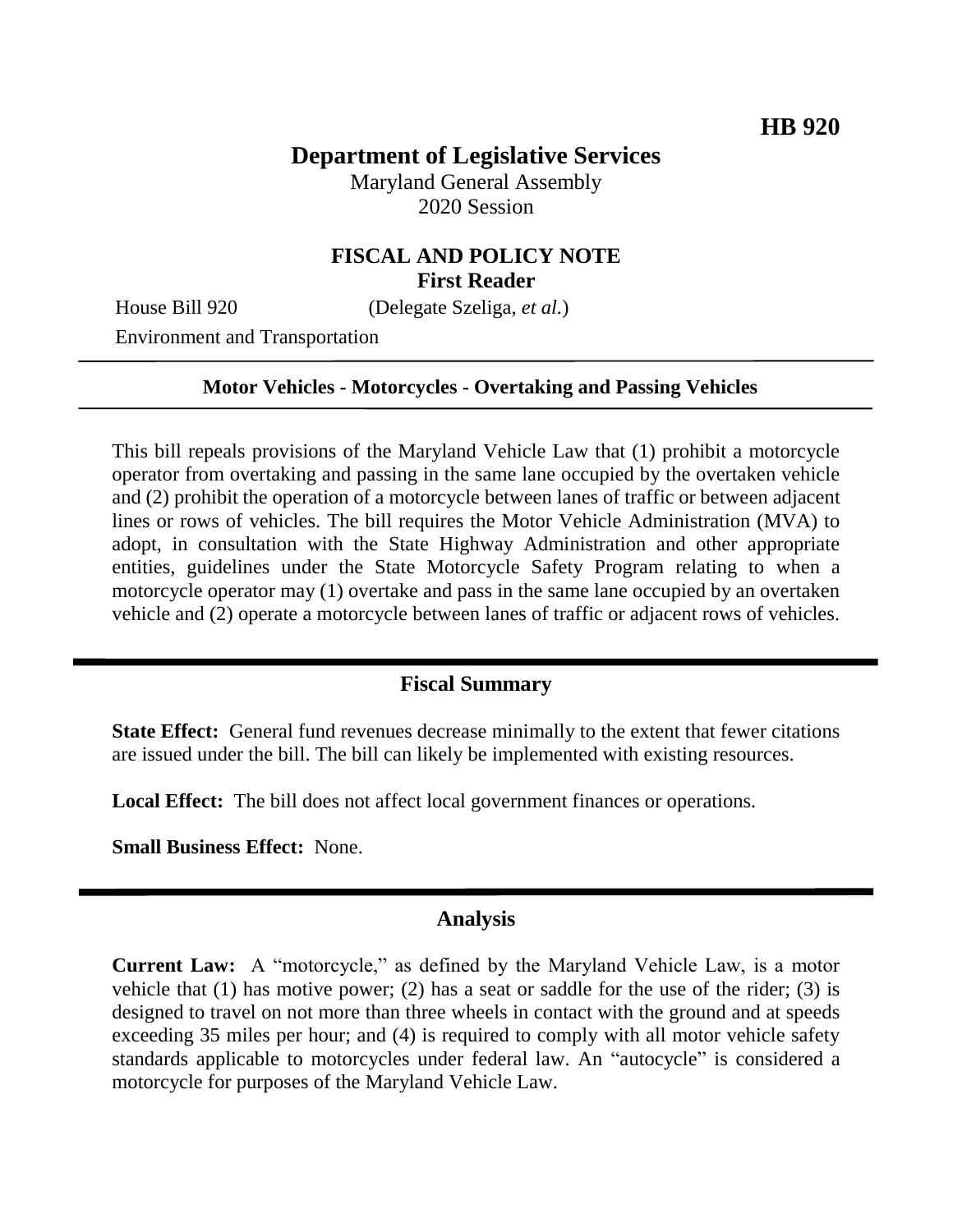### *Operation of Motorcycles on Laned Roadways*

On a roadway that is divided into two or more clearly marked lanes for vehicular traffic, a motorcycle is entitled to the full use of a lane, and a motor vehicle may not be driven in a manner that deprives a motorcycle of the full use of a lane. With specified exceptions for police officers in the performance of their official duties, the operator of a motorcycle may not overtake and pass in the same lane occupied by the overtaken vehicle, and a person may not operate a motorcycle between lanes of traffic or between adjacent lines or rows of vehicles. Motorcycles may not be operated more than two abreast in a single lane.

A violation of these provisions is a misdemeanor, and a violator is subject to a maximum fine of \$500. In general, the prepayment penalty established by the District Court for a violation of these provisions is \$110, and MVA must assess one point against a violator's license. For a violation that contributes to an accident, the prepayment penalty increases to \$150, and MVA must assess three points against a violator's license. However, operating a motorcycle more than two abreast in a single lane carries a prepayment penalty of \$80 and one point or \$120 and three points if the violation contributed to an accident.

### *Motorcycle Safety Program*

Through the Motorcycle Safety Program, MVA operates and certifies motorcycle safety training centers throughout the State. MVA is responsible for adopting and enforcing regulations for the implementation of motorcycle safety courses at motorcycle safety training centers, including (1) curriculum, equipment, and facility standards for classroom and laboratory phases; (2) minimum student performance standards for successful completion of courses; (3) standards for certification of training centers, classroom instructors, and laboratory instructors; (4) guidelines for payment of State reimbursement to training centers; (5) standards for enrollment eligibility; and (6) guidelines for the provision of funds, equipment, and materials by MVA to training centers.

**Background:** The District Court reports that, in fiscal 2019, 16 citations were issued to motorcycle operators for the unlawful overtaking and passing in the same lane as an overtaken vehicle, and 19 citations were issued for the unlawful operation of a motor vehicle between lanes of traffic or adjacent lines or rows of vehicles.

California has enacted similar legislation authorizing "lane-splitting" by motorcyclists, and several other states have considered similar legislation.